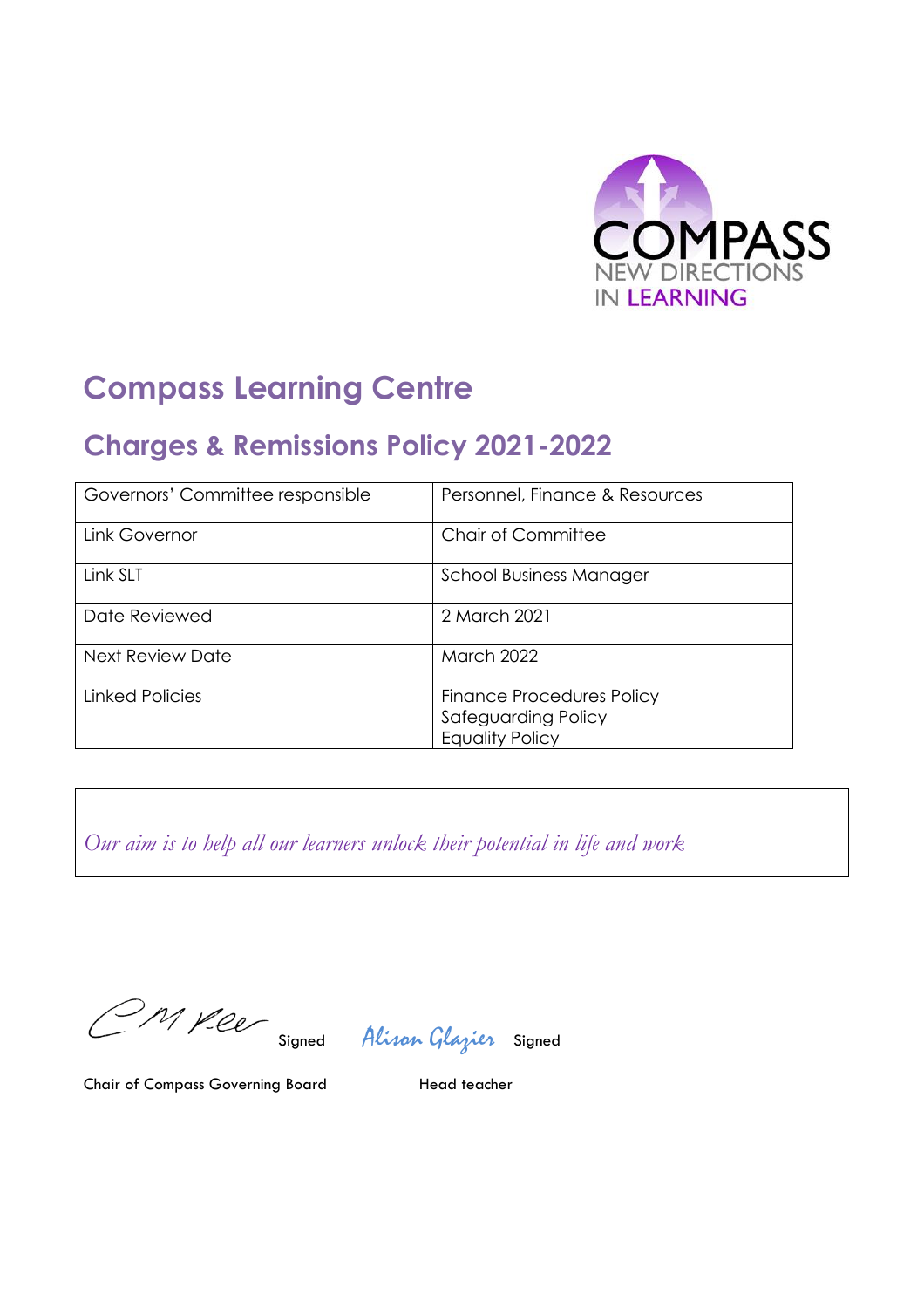## **Equality Impact Assessment – initial screening record**

| considered?                 | What area of work is being |                                                                               | <b>Charges &amp; Remissions Policy</b> |  |  |
|-----------------------------|----------------------------|-------------------------------------------------------------------------------|----------------------------------------|--|--|
| Upon whom will this impact? |                            | Parents/Carers & Students                                                     |                                        |  |  |
| $\bullet$<br>considered?    |                            | How would the work impact upon groups, are they included and                  |                                        |  |  |
| <b>The Equality Strands</b> | <b>Negative Impact</b>     | <b>Positive Impact</b>                                                        | No impact                              |  |  |
| Minority ethnic groups      |                            |                                                                               |                                        |  |  |
| Gender                      |                            |                                                                               |                                        |  |  |
| Disability                  |                            |                                                                               |                                        |  |  |
| Religion, Faith or Belief   |                            |                                                                               |                                        |  |  |
| Sexual Orientation          |                            | $\sqrt{ }$                                                                    |                                        |  |  |
| Transgender                 |                            |                                                                               |                                        |  |  |
|                             |                            |                                                                               |                                        |  |  |
| Age                         |                            |                                                                               |                                        |  |  |
| Rurality                    |                            | Does data inform this work, research and/or consultation. And has it been     |                                        |  |  |
| <b>The Equality Strands</b> | <b>No</b>                  | Yes                                                                           | <b>Uncertain</b>                       |  |  |
|                             | $\sqrt{}$                  |                                                                               |                                        |  |  |
| Minority ethnic groups      | $\sqrt{}$                  |                                                                               |                                        |  |  |
| Gender                      | $\sqrt{ }$                 |                                                                               |                                        |  |  |
| Disability                  |                            |                                                                               |                                        |  |  |
| Religion, Faith or Belief   | $\sqrt{}$                  |                                                                               |                                        |  |  |
| Sexual Orientation          | $\sqrt{ }$                 |                                                                               |                                        |  |  |
| Transgender                 | $\sqrt{ }$                 |                                                                               |                                        |  |  |
| Age                         | $\sqrt{}$                  |                                                                               |                                        |  |  |
| Rurality                    | $\sqrt{ }$                 |                                                                               |                                        |  |  |
|                             |                            | Does the initial screening highlight potential issues that may be illegal? No |                                        |  |  |
| Further comments:-          |                            |                                                                               |                                        |  |  |
|                             |                            | Initial screening carried out by School Support Manager                       |                                        |  |  |
| Signed: Kerry Taylor        |                            | Dated: May 2020                                                               |                                        |  |  |
| Comment by Headteacher:     |                            |                                                                               |                                        |  |  |
| Alisan Glazier              |                            |                                                                               |                                        |  |  |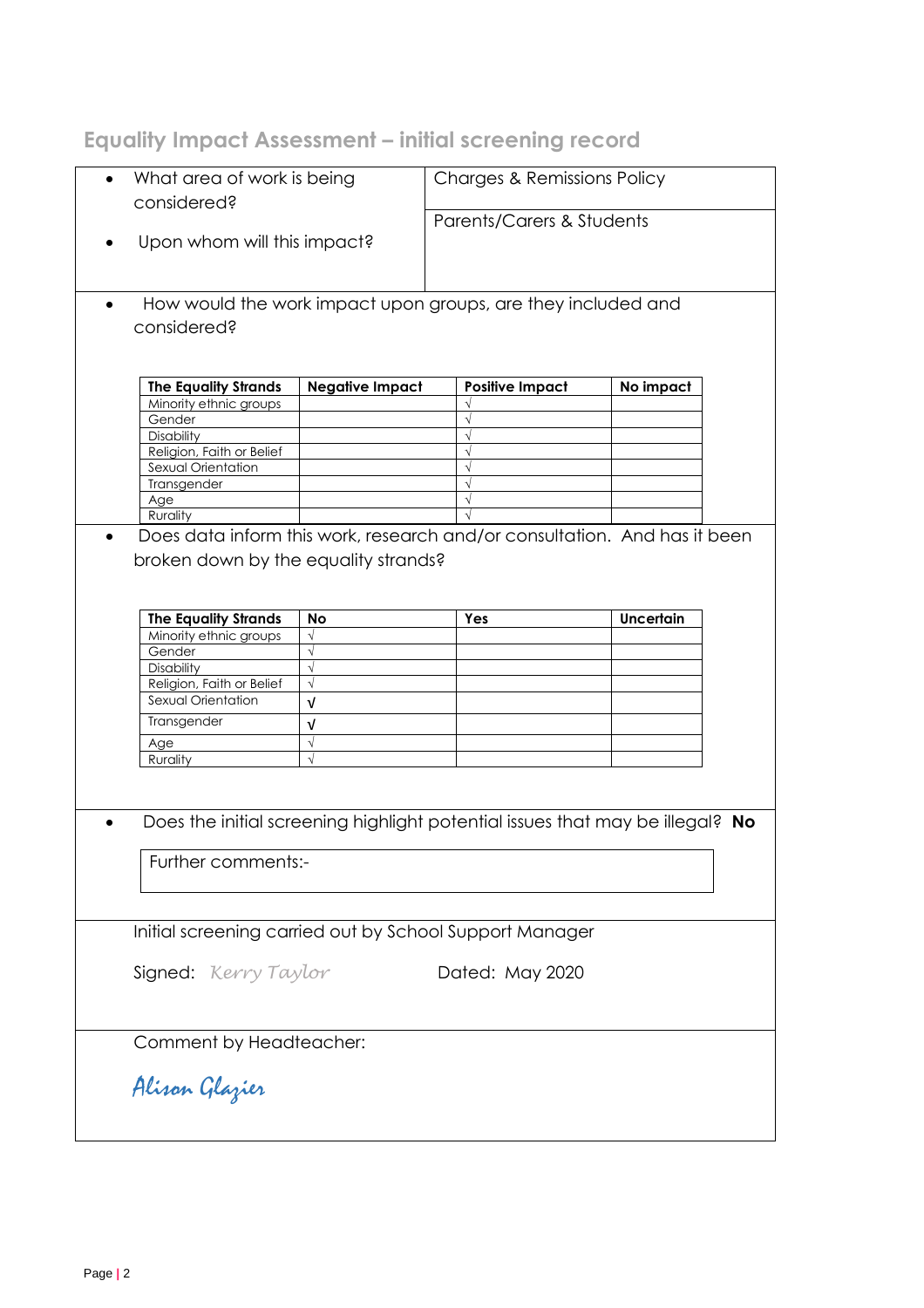## **CHARGING AND REMISSIONS POLICY**

## **Contents**

## <span id="page-2-0"></span>**1. Aims**

Our school aims to:

- > Have robust, clear processes in place for charging and remissions
- Clearly set out the types of activity that can be charged for and when charges will be made

## <span id="page-2-1"></span>**2. Legislation and guidance**

This policy is based on advice from the Department for Education (DfE) on [charging for](https://www.gov.uk/government/publications/charging-for-school-activities) [school activities](https://www.gov.uk/government/publications/charging-for-school-activities) and [the Education Act 1996,](http://www.legislation.gov.uk/ukpga/1996/56/part/VI/chapter/III) sections 449-462 of which set out the law on charging for school activities in England.

### <span id="page-2-2"></span>**3. Definitions**

- **Charge**: a fee payable for specifically defined activities
- <span id="page-2-3"></span>**Remission**: the cancellation of a charge which would normally be payable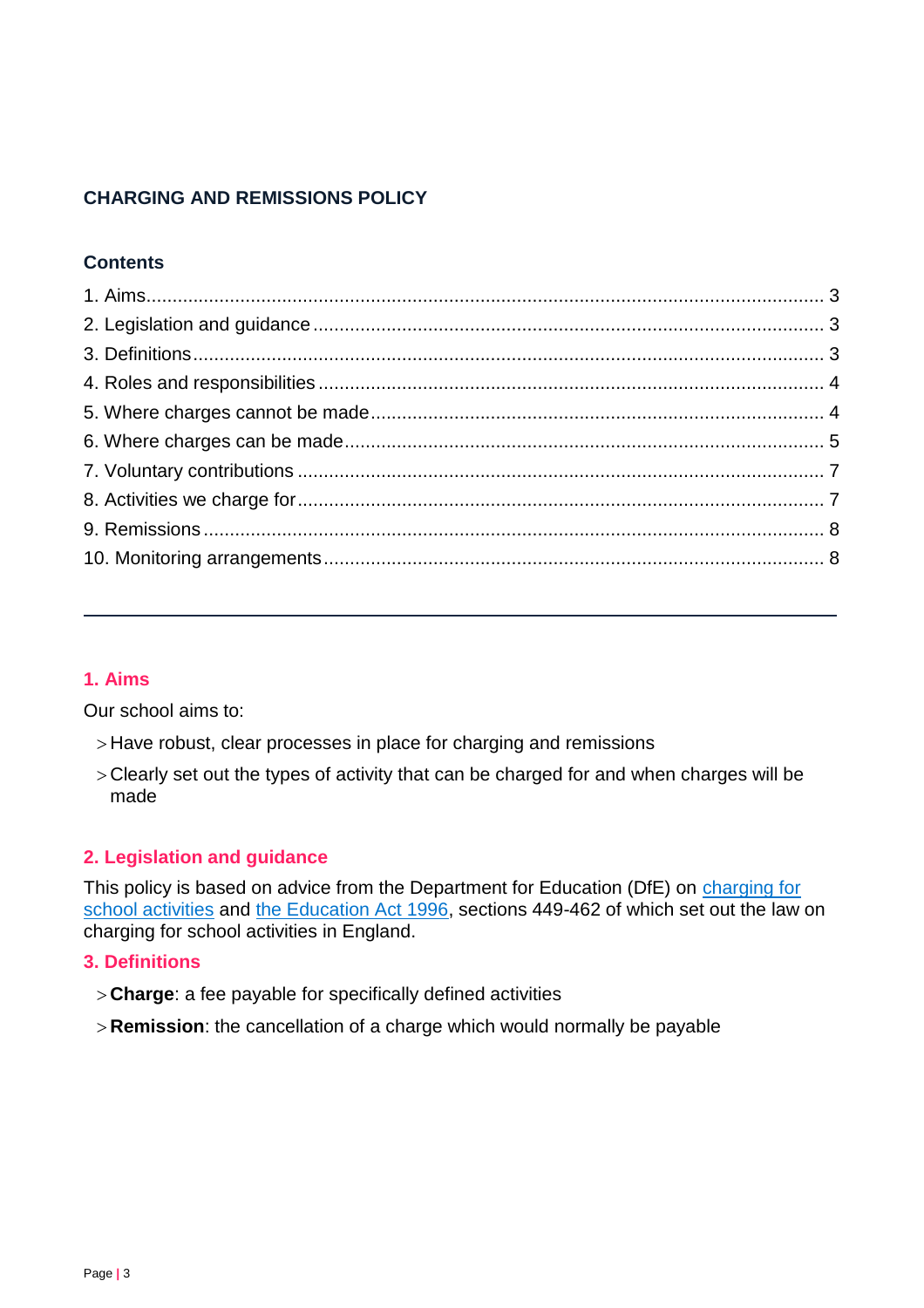## **4. Roles and responsibilities**

## **4.1 The governing board**

The governing board has overall responsibility for approving the charging and remissions policy, but can delegate this to a committee, an individual governor or the headteacher.

The governing board also has overall responsibility for monitoring the implementation of this policy.

Responsibility for approving the charging and remissions policy has been delegated to the Finance Committee.

Monitoring the implementation of this policy has been delegated to the **Finance Committee**.

## **4.2 Headteachers**

The headteacher is responsible for ensuring staff are familiar with the charging and remissions policy, and that it is being applied consistently.

## **4.3 Staff**

Staff are responsible for:

- > Implementing the charging and remissions policy consistently
- Notifying the headteacher of any specific circumstances which they are unsure about or where they are not certain if the policy applies

The school will provide staff with appropriate training in relation to this policy and its implementation.

### **4.4 Parents**

Parents are expected to notify staff or the headteacher of any concerns or queries regarding the charging and remissions policy.

### <span id="page-3-0"></span>**5. Where charges cannot be made**

Below we set out what we **cannot** charge for:

### **5.1 Education**

- Admission applications
- Education provided during school hours (including the supply of any materials, books, instruments or other equipment)
- Education provided outside school hours if it is part of:
	- The national curriculum
	- A syllabus for a prescribed public examination that the pupil is being prepared for at the school
	- Religious education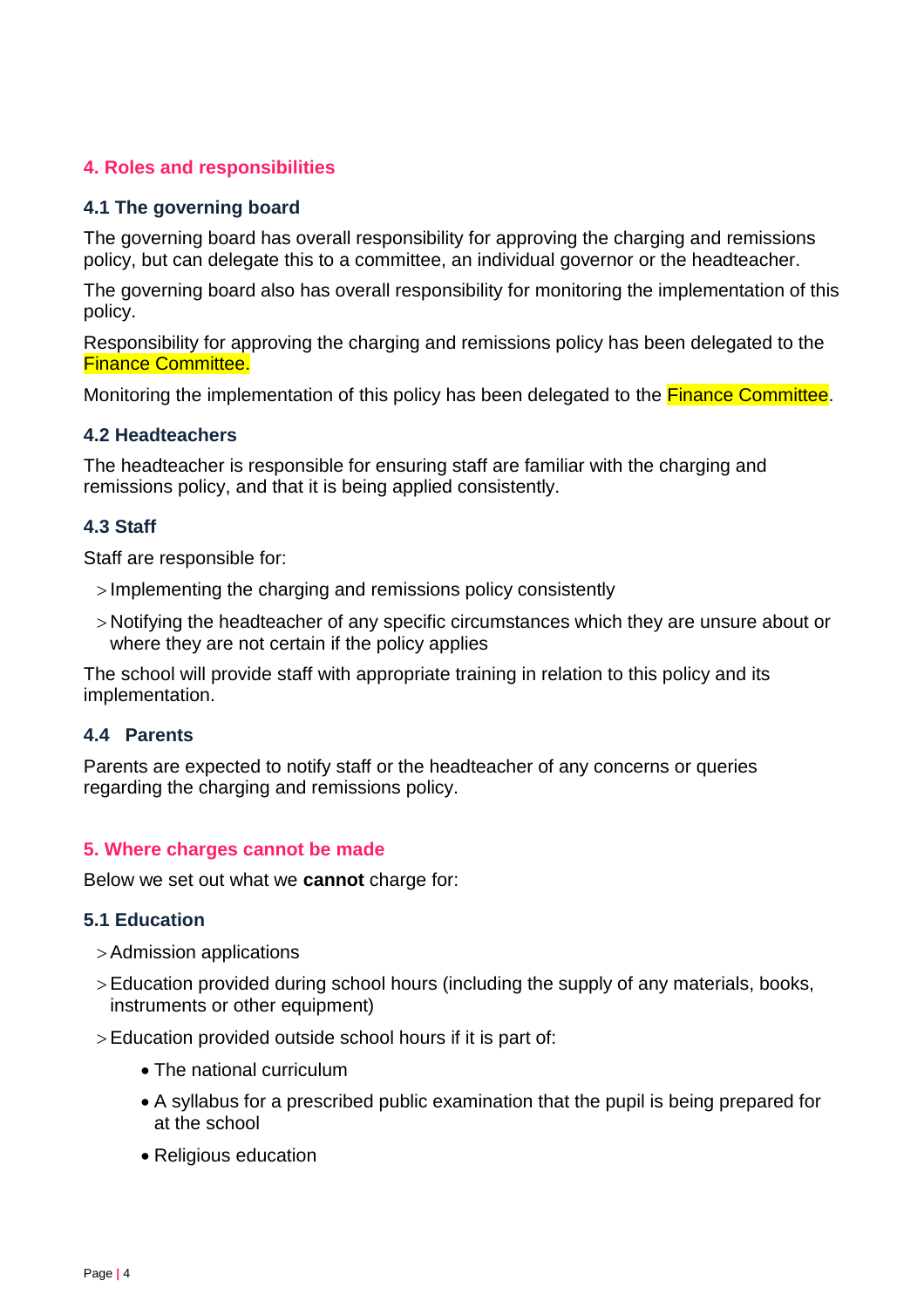- $>$  Instrumental or vocal tuition, for pupils learning individually or in groups, unless the tuition is provided at the request of the pupil's parent
- Entry for a prescribed public examination if the pupil has been prepared for it at the school
- Examination re-sit(s) if the pupil is being prepared for the re-sit(s) at the school

## **5.2 Transport**

- Transporting registered pupils to or from the school premises, where the local authority has a statutory obligation to provide transport
- Transporting registered pupils to other premises where the governing board or local authority has arranged for pupils to be educated
- Transport that enables a pupil to meet an examination requirement when he or she has been prepared for that examination at the school
- Transport provided in connection with an educational visit

## **5.3 Residential visits**

- Education provided on any visit that takes place during school hours
- Education provided on any visit that takes place outside school hours if it is part of:
	- The national curriculum
	- A syllabus for a prescribed public examination that the pupil is being prepared for at the school
	- Religious education
	- Supply teachers to cover for those teachers who are absent from school accompanying pupils on a residential visit

### <span id="page-4-0"></span>**6. Where charges can be made**

Below we set out what we **can** charge for:

### **6.1 Education**

- Any materials, books, instruments or equipment, where the child's parent wishes him or her to own them
- Optional extras (see below)
- Music and vocal tuition, in limited circumstances
- Certain early years provision
- Community facilities
- > Broken or lost items (Replacement)

The Governors will allow all departments to ask students and/or their parents/carers to contribute towards the cost of replacement items such as lost books, IT equipment or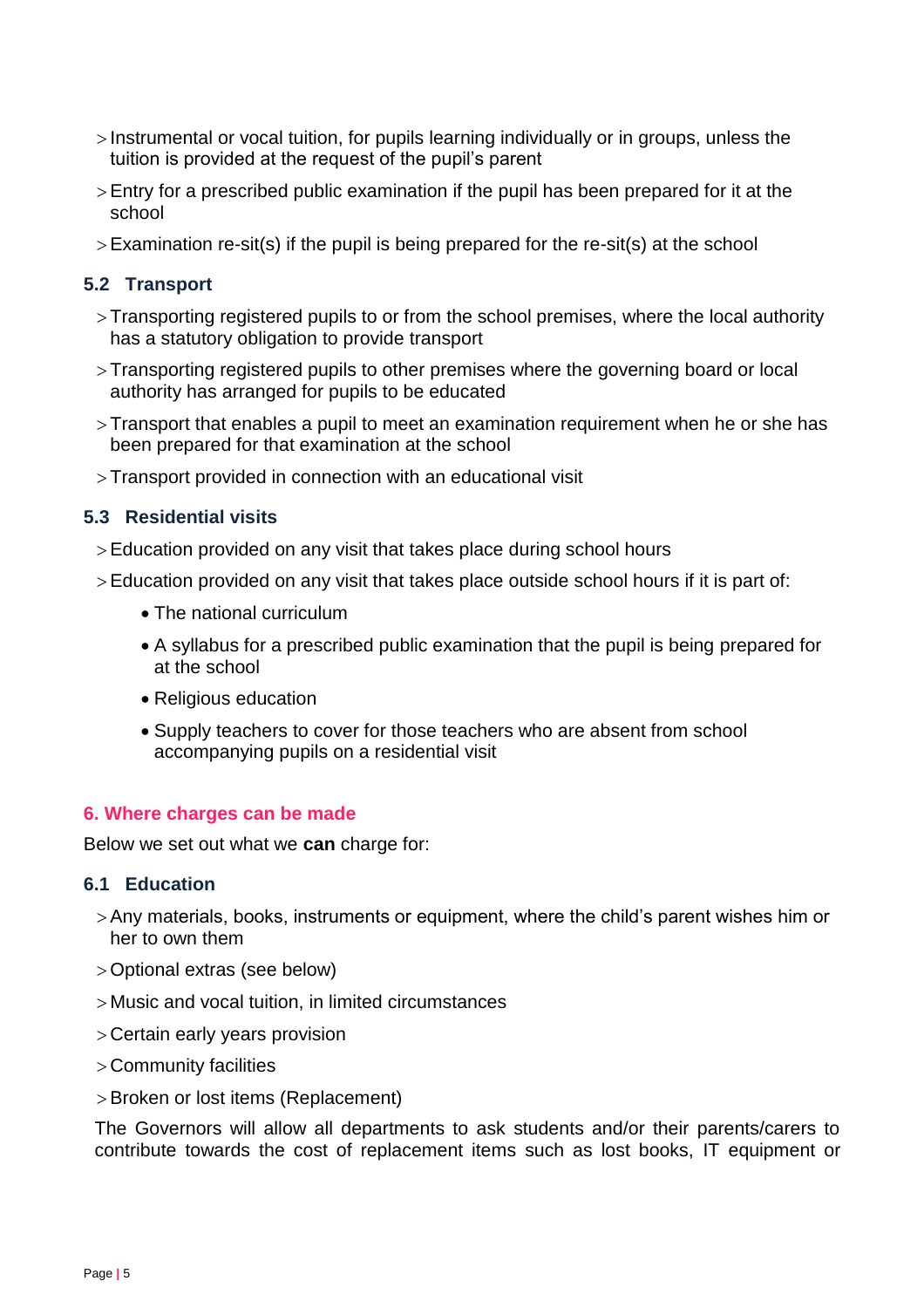where items/equipment/property were damaged or broken as a direct result of misconduct on the student's part. This does not in any way detract from the teaching staff's duty to brief students thoroughly and to manage a calm and safe working environment for the students.

## **6.2 Optional extras**

We are able to charge for activities known as 'optional extras'. In these cases, schools can charge for providing materials, books, instruments or equipment. The following are optional extras:

> Education provided outside of school time that is not part of:

- The national curriculum
- A syllabus for a prescribed public examination that the pupil is being prepared for at the school
- Religious education
- $>$  Examination entry fee(s) if the registered pupil has not been prepared for the examination(s) at the school
- Transport (other than transport that is required to take the pupil to school or to other premises where the local authority or governing board has arranged for the pupil to be provided with education)
- Board and lodging for a pupil on a residential visit
- Extended day services offered to pupils (such as breakfast clubs, after-school clubs, tea and supervised homework sessions)

When calculating the cost of optional extras, an amount may be included in relation to:

- Any materials, books, instruments or equipment provided in connection with the optional extra
- The cost of buildings and accommodation
- Non-teaching staff
- Teaching staff engaged under contracts for services purely to provide an optional extra (including supply teachers engaged specifically to provide the optional extra)
- The cost, or an appropriate proportion of the costs, for teaching staff employed to provide tuition in playing a musical instrument, or vocal tuition, where the tuition is an optional extra

Any charge made in respect of individual pupils will not be greater than the actual cost of providing the optional extra activity, divided equally by the number of pupils participating.

Any charge will not include an element of subsidy for any other pupils who wish to take part in the activity but whose parents are unwilling or unable to pay the full charge.

In cases where a small proportion of the activity takes place during school hours, the charge cannot include the cost of alternative provision for those pupils who do not wish to participate.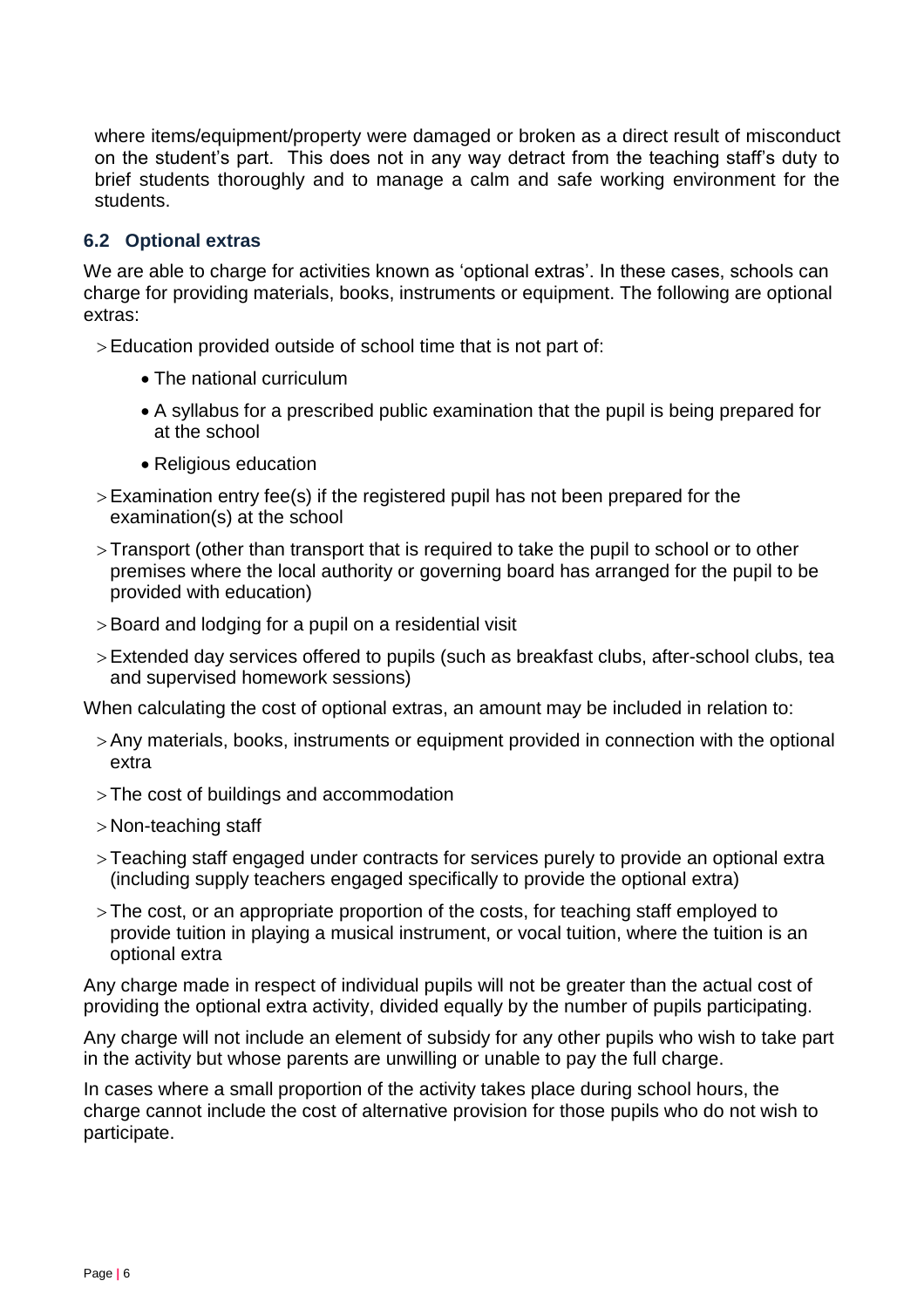Parental agreement is necessary for the provision of an optional extra which is to be charged for.

## **6.3 Music tuition**

Schools can charge for vocal or instrumental tuition provided either individually or to groups of pupils, provided that the tuition is provided at the request of the pupil's parent.

Charges may not exceed the cost of the provision, including the cost of the staff giving the tuition.

Charges cannot be made:

- $>$  If the teaching is an essential part of the national curriculum
- >If the teaching is provided under the first access to the Key Stage 2 instrumental and vocal tuition programme
- $>$  For a pupil who is looked after by a local authority

### **6.4 Residential visits**

We can charge for board and lodging on residential visits, but the charge must not exceed the actual cost.

## <span id="page-6-0"></span>**7. Voluntary contributions**

As an exception to the requirements set out in section 5 of this policy, the school is able to ask for voluntary contributions from parents to fund activities during school hours which would not otherwise be possible.

Some activities for which the school may ask parents for voluntary contributions include:

End of half term/term enrichment activities

Summer club activities

## **There is no obligation for parents to make any contribution, and no child will be excluded from an activity if their parents are unwilling or unable to pay**.

If the school is unable to raise enough funds for an activity or visit then it will be cancelled.

### <span id="page-6-1"></span>**8. Activities we charge for**

The school will charge for the following activities:

<span id="page-6-2"></span>For regular activities, the charges for each activity will be determined by the governing board and reviewed in July each year. Parents will be informed of the charges for the coming year in September each year.